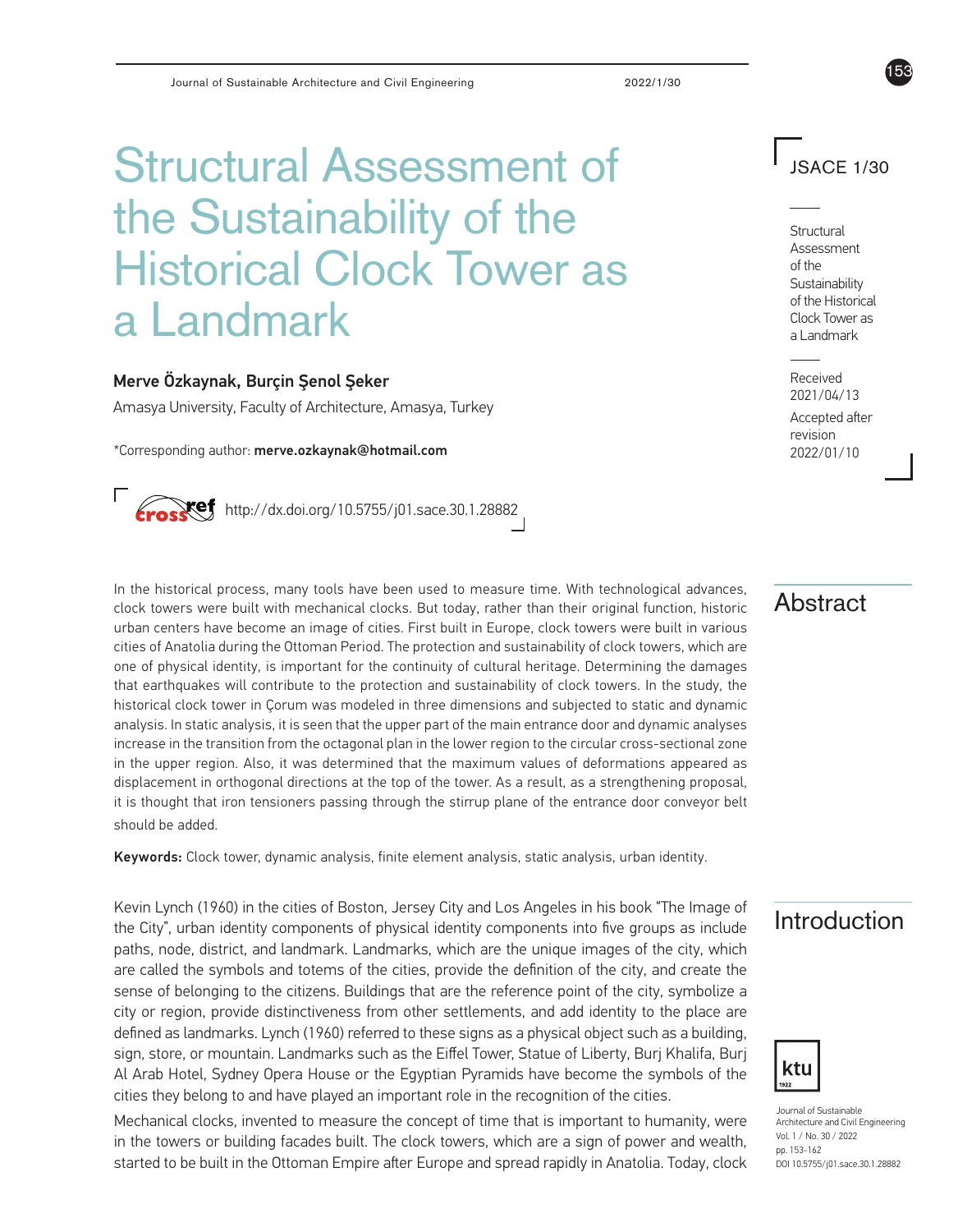154

towers with different architectural styles and typological characteristics form an important part of cultural and architectural heritage. The clock towers, which were built as an independent structure or as part of the historical structure, are important landmarks that form the silhouettes of the historical city centers today. Clock towers, one of the images of cities, must be preserved for cultural sustainability. In this context, this study aims to investigate the structural behavior of historical clock towers in Turkey, which is located on important earthquake fault lines, and to present proposals for restoration works to be carried out.

The architectural features of the clock towers, which are one of the symbols of historical cities, have been researched in the architectural literature for their preservation and sustainability. The effects of clock towers in different cities on the urban identity, visual effects on the silhouettes of cities, and creating a square were investigated from an architectural and design perspective (Gelmez & Altıntaş, 2018; Gulick, 2007; Hung, 2003). In addition to architectural research, in engineering and earthquake engineering, studies on clock towers have been researched the behavior of structures under static and dynamic effects, and restoration suggestions were made.

The fact that the building material of the historical clock towers is stone increases the risk of demolition and damage due to the delicateness and structural irregularity of the structure (Ferraioli, Miccoli, & Abruzzese, 2017). There are various studies on this subject in the literature; improvement and strengthening recommendations are presented with linear and nonlinear analyses. In this context; Zarandi and Maheri (2008) examined the dynamic properties of brick masonry towers by including ground parameters. Towers with different heights, material properties, and geometry were subjected to detailed analysis in the finite element environment according to the location of the earthquake epicenter and the intensity of the earthquake for different ground types. As a result, the effect of the relevant parameters on the dynamic behavior of the towers has been determined. Mirtaheri, Abbasi, and Salari (2017) presented data on a historic minaret in Iran in the first stage, including geometry and material properties. He then measured the structure with the devices and determined the dynamic characteristics of the minaret. By modeling the minaret in three dimensions in the numerical environment, the results obtained were compared with the results of the experiments, and recommendations were presented. Şeker (2015) examined the structural behavior of two separate historical clock towers built on existing historical buildings in Amasya province. In the study, static and dynamic analyses of towers modeled in three dimensions in a numerical environment were performed. During the earthquake, it was determined that the additions reduced the strength of the existing historical structure.

Girardi, Padovani, and Pellegrini (2017) tested a newly developed application for modal analysis of masonry structures in a clock tower in Lucca. In this method, the effects of the stress area consisting of thermal changes are taken into account in the calculation of structure natural frequencies and mode shapes. Akbaş and Çakır (2014) analyzed based on the performance of a historic clock tower in eastern Turkey. Korumaz et al. (2017), Attia, Sayed, and Abdel-Haleem (2010), Mustafaraj and Yardım (2016), and Pavlovic, Trevisani, and Cecchi (2016) created a three-dimensional model of a historical tower (minaret or clock tower) in a finite element environment and its static and dynamic analyzes were made. It has determined the difficult parts of the building and the parts that need improvement.

Soyluk and İlerisoy (2013) analyzed the model of the Dolmabahçe historical clock tower in Istanbul in a finite element environment with ground effects. Milania, Shehua, and Valentea (2017) analyzed the historical clock tower using non-linear static procedures. Sarhosis, Fabbrocino, Formisano, and Milani (2017) proposed a formula for estimating the precision of towers, taking into account the parameters of the fragility and cross-sectional area of masonry towers with different geometries. Acito, Bocciarelli, Chesi, and Milani (2014) analyzed non-linear static (pushover and kinematic limit analysis) under two main seismic events of a clock tower.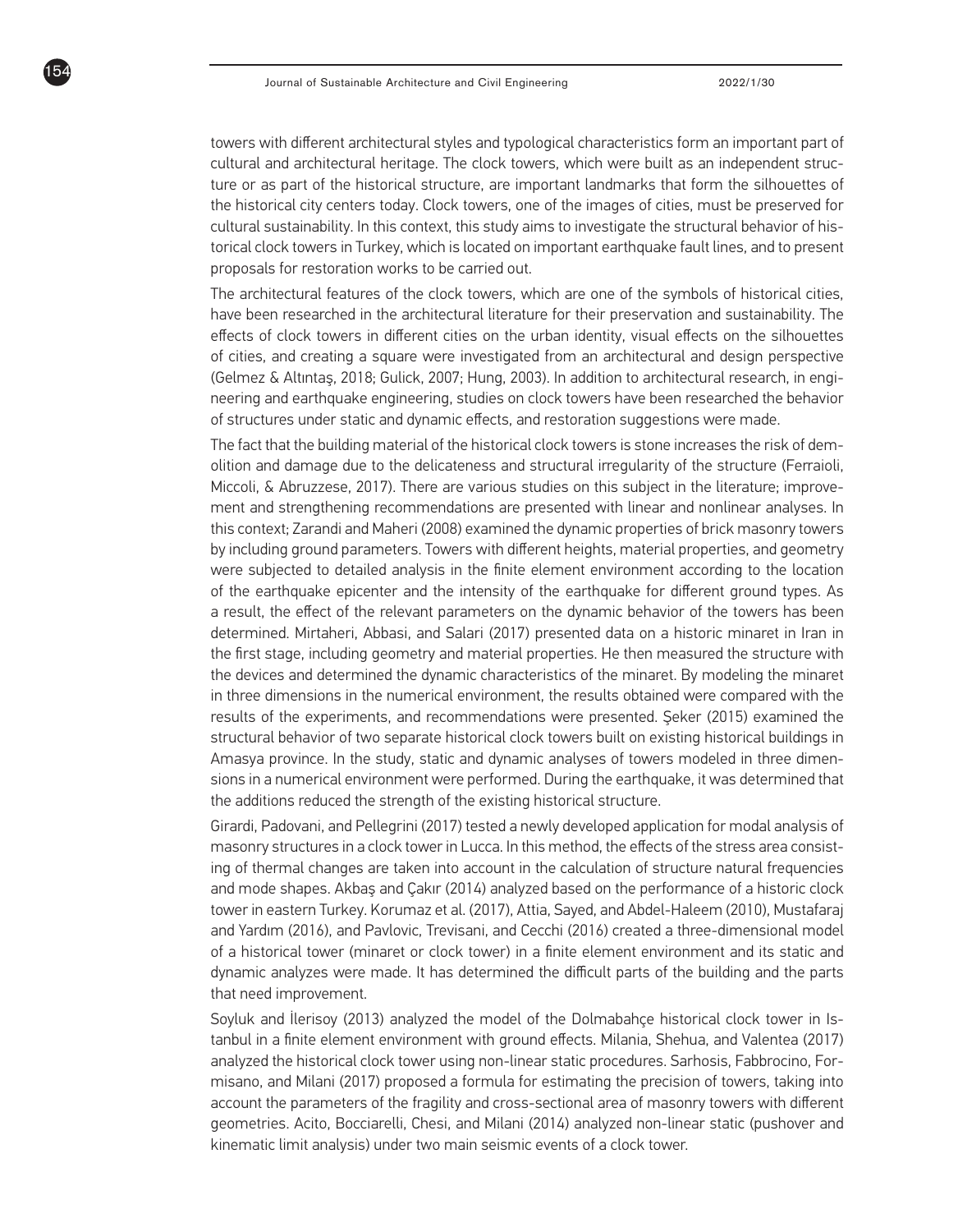#### History of Clock Towers as Landmarks

Although the clock was first developed in the East in the histori cal process, clock towers were first built in the West. In 1386, the oldest tower clock was placed in Salisbury Cathedral in England. In 1389, a clock tower that rings every quarter-hour was built in Rouen, France (Rossum, 2003). Clock tower construction, which became widespread in Europe in the 14th century, started in the Ottoman Empire at the end of the 16th century and spread from west to east in the 18th and 19th centuries (Acun, 2008). The first clock tower in the Ottoman Period was built in Bosnia-Herze govina in 1579 by Bosna Governor Ferhat Pasha (Acun, 1993). The first clock tower in Anatolia was built in Safranbolu in 1797 (Figure 2a) (Acun, 1994). Clock towers were built throughout the Ottoman Empire during the reign of II. Abdülhamit in 1901, when he directed the governors to build clock towers with the cülus, which gold coin distributed by the sultan (Acun, 2008).

Tower and facade clocks in every town in Europe were first built in the Ottoman Period to adopt Western culture. However, since the European clock was not used in the Ottoman Empire yet, it was built to show the power of the state, as it has symbolic meanings. (Kokal, 2007). Mechanical clocks have been attracted by the public since their first arrival in Istanbul and have spread rapidly in mosques, timing houses, building facades, and resi dences (Üçsu, 2011). Clock towers, usually built by courtiers or governors, were built in historical city centers and on the peaks of settlements. Clock towers are in areas such as mosques, churches, palaces, mansions, and municipalities overlooking the public squares. Squares designed around clock towers in Europe began to emerge in the Ottoman Empire (Figure 2b). Clock towers, which are an indispensable part of life in the his torical process, have become an important part of the urban fab ric. Today, it has become one of the components of the identities of historical cities.

#### Çorum Clock Tower Architectural Properties

Çorum clock tower is in the city square in the historical city cen ter of Çorum province (Figure 3). Around the clock tower, there is a mosque, church, Turkish bath, Ottoman Bazaar, khan, and government house.

According to the inscription of the building on the round-arched door of the clock tower opening to the south, it was built by Beşiktaş Guard Çorumlu Hasan Pasha in 1896 during the Abdul hamid Period. (Acun, 2011). Built with yellow-cut stone material, the body section of the tower sits on an octagonal pedestal. The octagonal pedestal of the clock tower at an altitude of 28 me ters is 3.90 meters long (Acun, 1994). The shoe on the octagonal pedestal passes to the trunk. There is a tower balcony at the top of the body.







## Literature Review of **Contextual** and **Conceptual** Foundations

### Fig. 1

Examples of Clock Towers a)Castello Estense in Ferrara b)Piazza Cattedrale in Ferrara (Gürcu, 2016)

### Fig. 2

Clock Tower in Anatolia a) Safranbolu Clock Tower (Özkaynak, 2018) b)Tokat Clock Tower (Özkaynak, 2020)

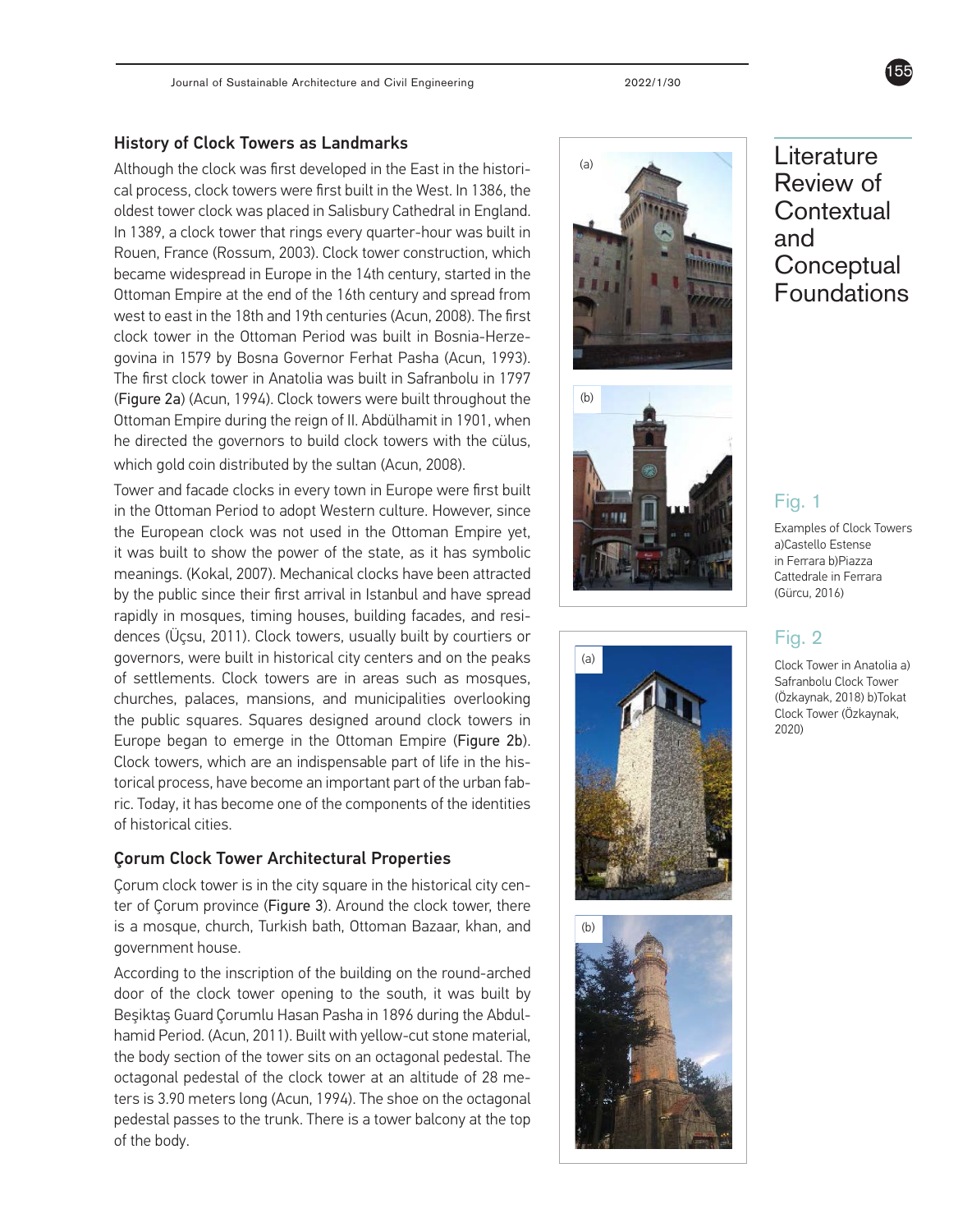### Fig. 3

Çorum Clock Tower (URL-1)



An 81-step staircase leads to the tower balcony section through the round-arched door (Acun, 1994). The honorary part of the building is surrounded by iron railings. Above the tower balcony is a square-form mansion. There is one hour on the four fronts of the pavilion section and there are diamond-shaped windows on the dials. The top of the structure is covered with a lead-covered dome. The section between the pedestal part of the structure and the balcony was built in the form of a minaret, while the top section of the balcony was built in the form of European clock towers.

In this study, it was aimed to restore a historical clock tower, which is a landmark of a city, in ac-<br>Methods cordance with the earthquake, and to protect it during the earthquake and its sustainability. In this context, the behaviour of the historical Çorum clock tower, which was chosen as a sample, was examined by using the records of a large earthquake that took place before. In this study, which is a case study for clock towers, the historical tower was first modelled in 3D. In the second stage, the static analysis of the structure was made according to the physical and mechanical material properties of the model using the ANSYS program. In the third stage, mode shapes were obtained by modal analysis of the historical tower. Finally, maximum stress values and total deformation values in east-west and north-south directions were obtained by time history analysis under the Erzincan earthquake records in 1992. As a result of the findings, structural assessment of the historical clock tower was determined during earthquake, and a restoration proposal was made for the sustainability of the city's landmark.

#### Material Properties

To analyze the structural assessment of historical buildings during the earthquake, it is necessary to determine the material properties. Because of the cultural value of historical buildings, destructive experiments and samples cannot be taken on the building. Regarding the heterogeneous structure of the tower, the real mechanic and physical properties can be calculated approximately.

In the clock tower investigated in this study, it is seen that sandstone, which has the same characteristics as other historical buildings in the region, was used. The results of the test on stone samples taken from a historical mosque in the district of Merzifon near the building are given in Table 1 (Şeker, Çakır, Doğangün, & Uysal, 2014). The properties given below are also used for the analysis of the clock tower.

#### Table 1

Physical and mechanical properties of the materials used in the clock tower

| Structure<br>Material | Modulus of<br><b>Elasticity (Young</b><br>Modulus)(Pa) | Poisson's Ratio | <b>Specific Bulk</b><br>Density (kg/m <sup>3</sup> ) | Mean Compressive<br>Strength (MPa) | Mean tensile<br>Strength (MPa) |
|-----------------------|--------------------------------------------------------|-----------------|------------------------------------------------------|------------------------------------|--------------------------------|
| Masonry               | 1.018E+10                                              | 0.17            | 2358                                                 | 50.92                              | 5.092                          |

#### Structural Analysis

It is necessary to make some acceptances for the analysis of masonry structures with complex geometry and heterogeneous material properties such as historical towers. Firstly, when material properties are taken into account, TYDRYK (2017) the mechanical and physical properties of

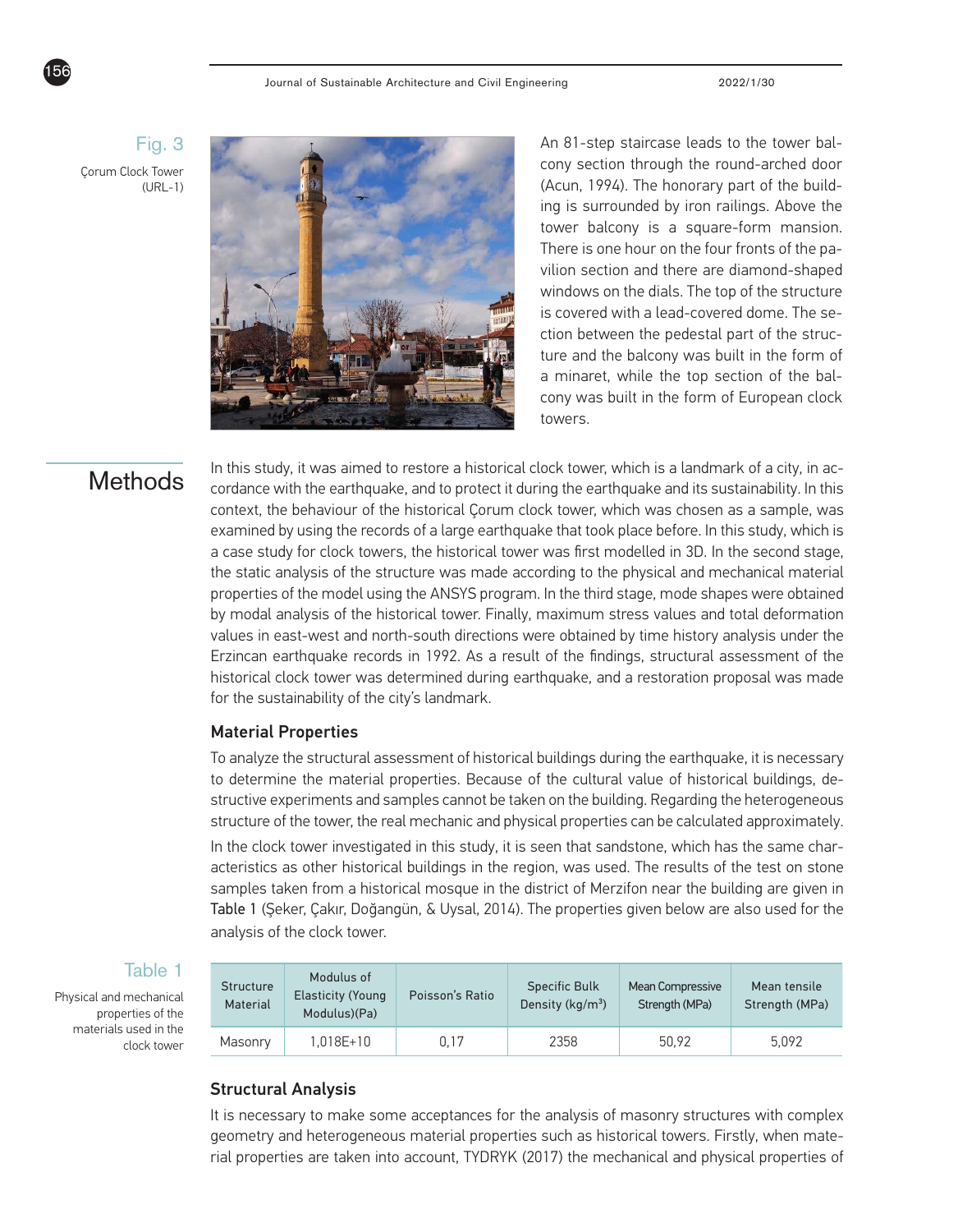the masonry wall are defined according to a different unit and mortar strengths. In this way, the mechanical and physical properties of the wall can be determined depending on the strength of the units that make up the masonry structure. These obtained features are assigned as material properties to the model created in the finite element environment and static and dynamic analyses are conducted. In terms of modeling, this material, which is assigned as a single gross part in the tower finite element environment, is connected to the floor by built-in bearing and it is accepted that the parts that make up the structure are fully connected and there are no deformations such as deterioration or disintegration. The structure is analyzed according to these acceptances. The three-dimensional model of the tower is seen in Figure 4.

The structure is analyzed by accepting linear elastic material under its load. although the material can work beyond linear, this analysis is useful for determining the forced regions of the structure in the first place and for detailed determination of the load flow. In such highly delicate structures, this analysis

can yield valuable results. ANSYS finite element program was used in the analysis for this purpose. In the analysis, the Finite Element Solid 186, available in the ANSYS library, with displacement on all three axes, was considered.

#### Static Analysis

The Clock Tower Finite Element Model has been analysis by ANSYS. The model consists of 40517 nodes and 12624 elements in total. The results of the analysis are shown in Figure 5. The study also covered the Drucker-Prager material model (Betti & Vignoli, 2008).

When the results of the analysis are evaluated, it is seen that the deformations have maximum values at the top of the tower and the values towards the lower regions decrease. The maximum deformation value is 0.78 mm Mpa. When the movement of the deformation shape in the finite element environment is examined, it is determined that the deformations are concentrated in the sections where the tower section expands in the lower regions and the upper areas of the entrance door below it. Side openings can be expected in these regions because of vertical weight (Figure 6).

When the static analysis stress distribution is examined, it is seen that the stresses reach maximum values in the upper region of the main entrance gate in the lower region. With the increase of vertical loads in this region, stresses occur where the arched part of the main door that creates the gap is located, and over time it becomes a stretch of pulling and becomes able to break the stability of this region by opening the keystone. An improvement should include increasing the thickness of this area or a tensioner system that will connect the arch points (Figure 7).

#### **B: Static Structural** Directional Deformation Type: Directional Deformation(X Axis) Unit: mm Deformation Distribution Global Coordinate System Time: 1 9.01.2019 13:57 0.029729 Max 0.023257 0,016785 0.010312 0.0038403  $-0.0026318$  $-0.0091039$  $-0,015576$

Çorum Clock Tower Finite Element Model

## **Results**

Fig. 5 Çorum Clock Tower Static Analysis Total

### Fig. 6

Çorum Clock Tower Deformation Distribution on X-Axis by Static



### 157





Fig. 4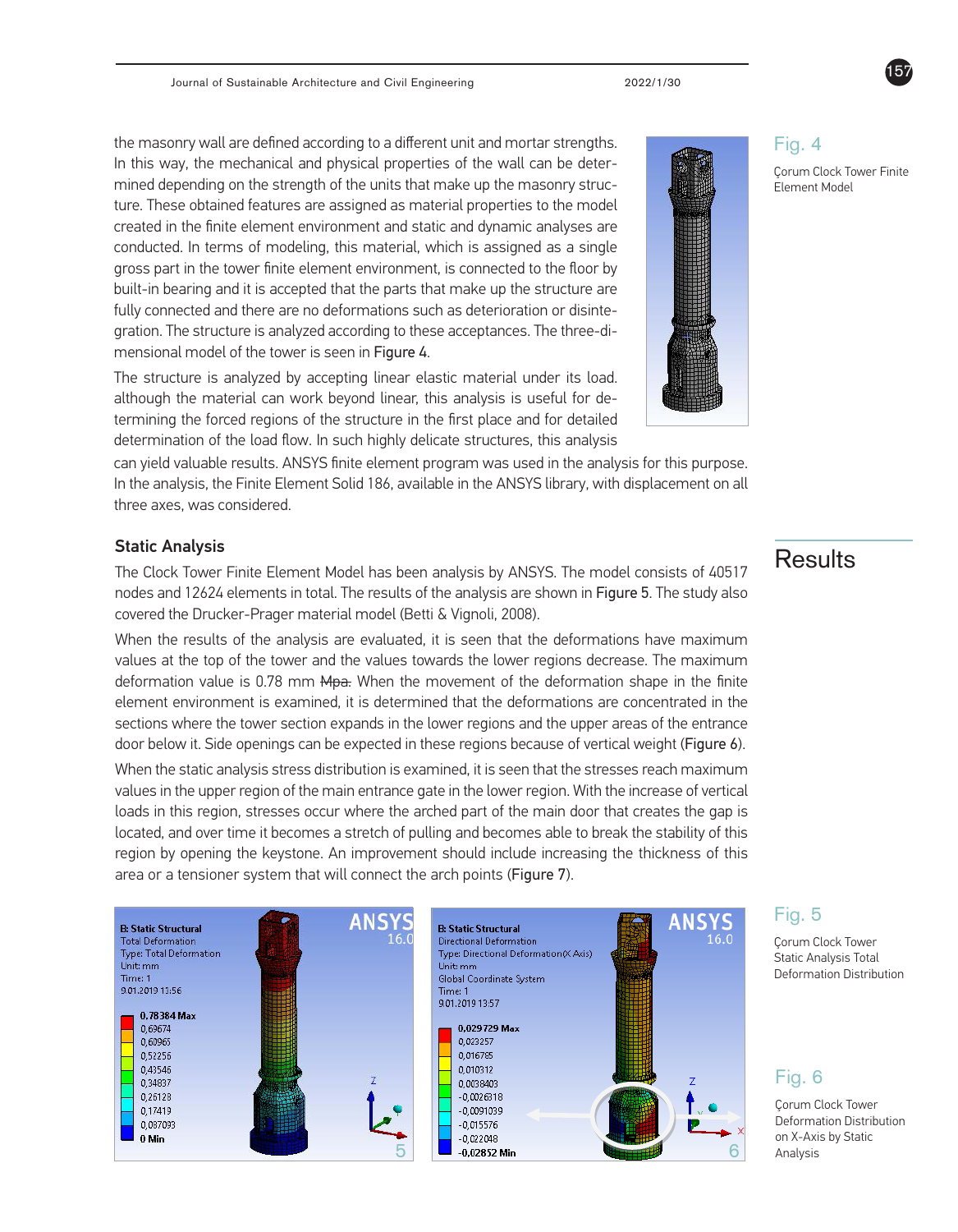

#### Journal of Sustainable Architecture and Civil Engineering 2022/1/30

### Fig. 7

Çorum Clock Tower Static Analysis Maximum Principal Stress **Distribution** 



#### Table 2

Modal analysis periods and mass participation ratios

| Mode | Period   | Mass participation ratios |          |  |
|------|----------|---------------------------|----------|--|
|      |          | X axis                    | Y axis   |  |
|      | 0.39151  | 0.000100468               | 0.393824 |  |
| 2    | 0.38391  | 0.39180                   | 0.00010  |  |
| 3    | 0.084036 | 0.226211                  | 0.00010  |  |
|      | 0.082474 | 0.000216                  | 0.21047  |  |

#### Modal Analysis

With modal analysis, which constitutes an important part of dynamic analysis, free vibration mode shapes of the structure are determined. This analysis informs about the way the structure moves during the earthquake, and accordingly, the forced areas of the structure can be determined. A total of 200 mode shapes were discussed

according to the article specified in the earthquake regulation, which stipulates that the active mass in both directions should be handled not less than 90% of the total building mass. The mod contribution rates and periods of the most effective of these mode shapes were calculated and given in Table 2 (Figures 8 and 9).

When the active mode shapes are examined, it is observed that the main movement is a displacement in two directions, and in the form of another effective mode in the advancing modes, the off-plane behavior of the parts close to the upper regions of the tower is effective with the displacement. With these displacement patterns, it is determined that the structure will be intensified in the lower regions of the tower, in the transition from the octagonal planned part to the circular area above, and the lower areas of the tower balcony part.

#### Time History Analysis

The geography of Turkey is in a large earthquake zone. Many different fault lines are active in Turkey. The North Anatolian fault line is one of them. There have been some very damaging earthquakes on this line in the past. The clock tower researched in this study is also located on this fault line. Therefore, it is important to examine the structural assessment during the earthquake. For this purpose, the structure was analyzed in the field of time definition in both orthogonal directions and the results obtained were given. In this analysis method, the structure was examined under the 1992 Erzincan earthquake record, which was effective in the region. The records of earthquake acceleration, east-west, and north-south direction were applied to the structure in the same direction of the structure. The time step was taken as 0.005 and the 10 sec time frames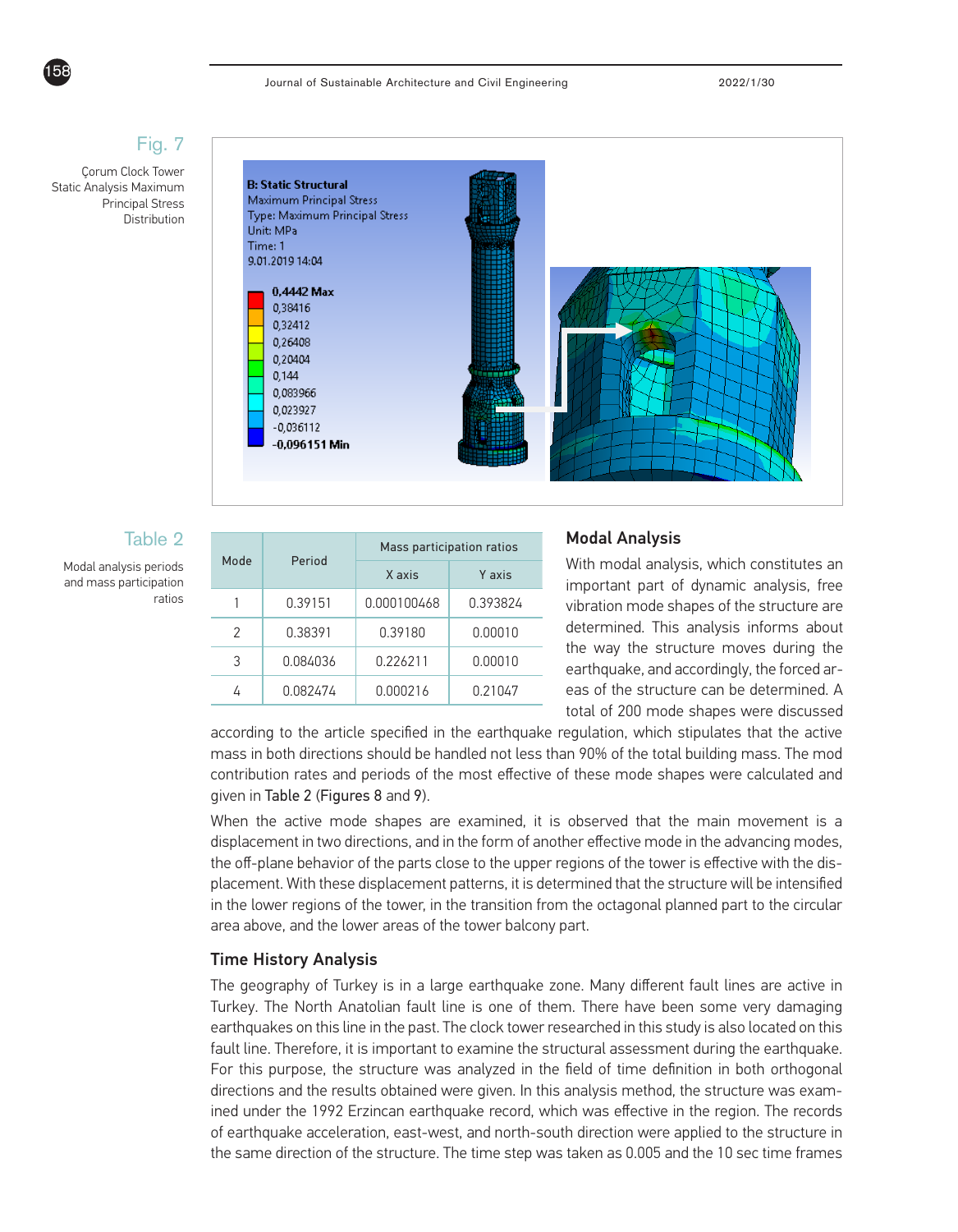



containing the maximum values of acceleration was discussed in the analysis. As a result of the analysis, stresses and deformations of the structure were calculated. Earthquake acceleration values are seen in Figure 10.

When Figure 11 is examined, it is seen that the maximum stresses occur in the tower transition zone. As a result of horizontal displacement, which is effective in dynamic analysis, it is determined that these regions will be subjected to large tensile stresses by shifting similarly to the movement of the built-in beam. It is seen that the maximum stress generated in the 10-sec depress recording is 12.15 Mpa and this value occurs at 2.965 s. When the deformation change in Figure 12 is examined, it is observed that the maximum deformation occurs at the top point of the tower as displacement. The horizontal displacement value is 52.21 mm. The ratio of horizontal dis-



#### Fig. 10

Erzincan Earthquake Acceleration record values(mm/sn2)



Çorum Clock Tower Modal Analysis 1st and 2nd Mode Shapes



### Fig. 9

Çorum Clock Tower Modal Analysis 3rd and 4th Mode Shapes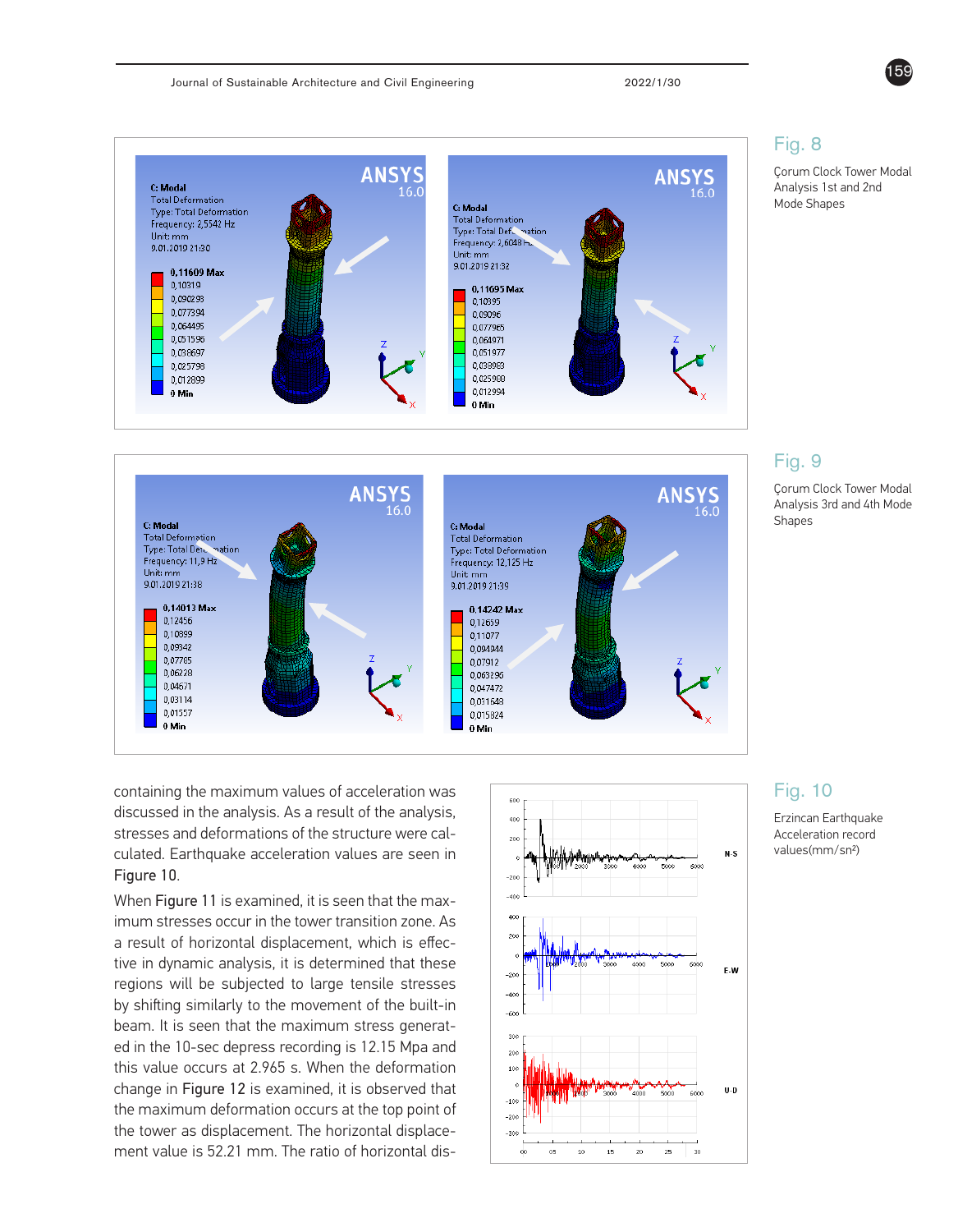placement to tower height is 52.21/27500=0.001898 and remains below the 0.003 limits given in the regulation.

When the analysis results in Figure 13 are examined, it is seen that the prime stress values formed in this direction (north-south) analysis reached 8.85 Mpa, which is also in the same region but lower. It can be considered that the entrance door cavity causes this stress differentiation. Again, it was determined that the total deformation value reached 48.593 mm, which was aha? low. The ratio of horizontal displacement to tower height is 48,593/27500=0.00177, which is considerably lower than the 0.003 limits given in the TYDRYK (2017).

### Fig. 11



160



#### Fig. 12

Erzincan Earthquake East-West Direction Analysis t= 2.96 sn Total Deformation Values Distribution



### Fig. 13

Erzincan Earthquake North-South Direction Analysis t= 3.035 sn Principal Stress Values Distribution

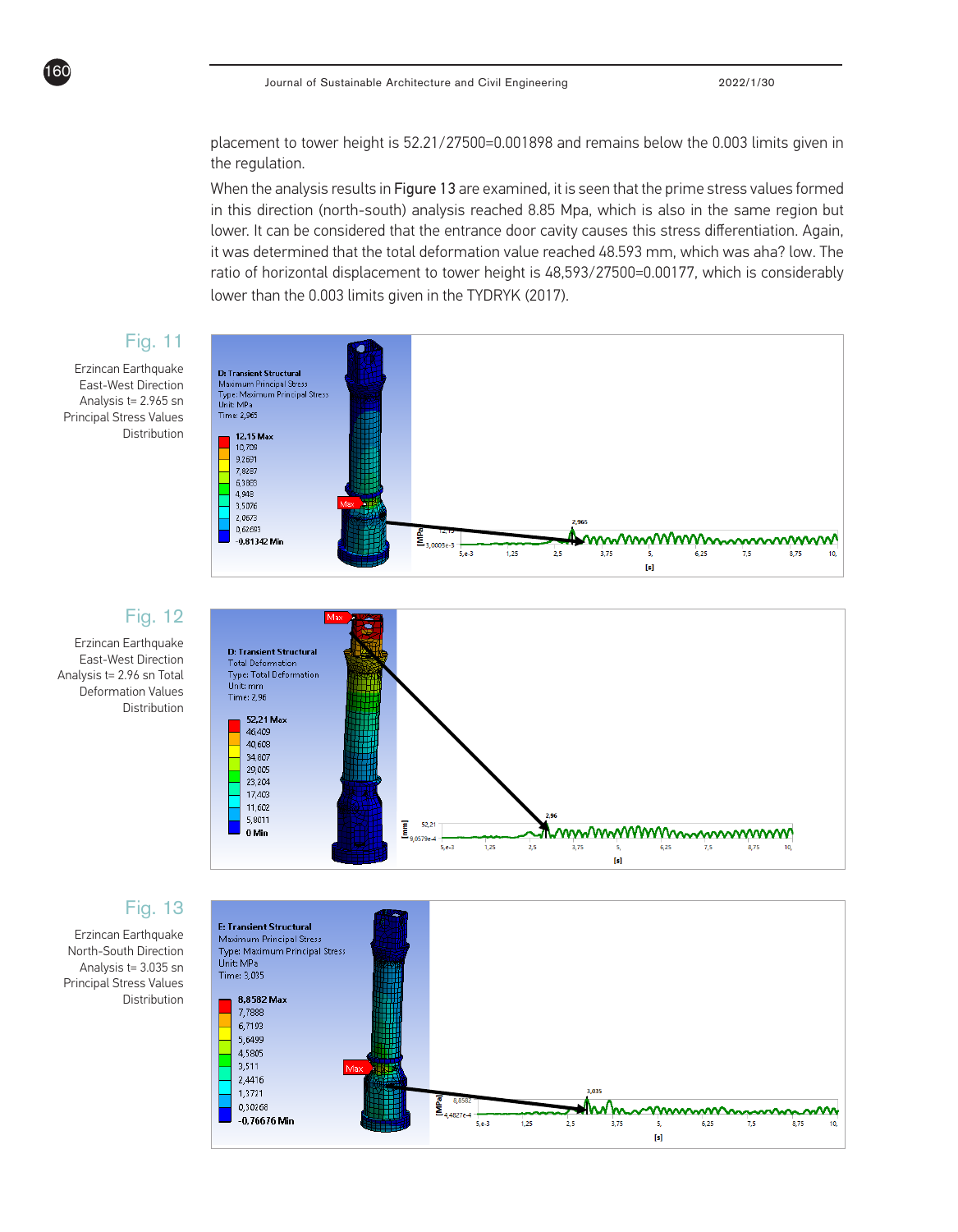

#### Fig. 14

Erzincan Earthquake North-South Direction Analysis t=3.04 seconds Total Deformation Values Distribution

161

### Conclusions

Historical buildings are the most important structures that reflect the historical, cultural, social, and economic structures of the cities, the traditions, and customs of the past civilizations, the construction techniques, and the materials they use. The components of urban identity must be preserved and onto future generations with their sustainability. In this context, historical buildings need to be strengthened with appropriate techniques and methods to increase their resilience to external influences. With today's technology, appropriate interventions can be made timely and accurately by detecting areas of such artifacts that can be easily examined in a finite element environment, especially in the face of the most important destructive impact, such as earthquakes. In this study, the historical clock tower of Çorum, an image of the city, was subjected to static and dynamic analysis. As a result, it was determined that the upper area of the tower entrance door and the tower crossing area are sensitive areas to deformation and strain. Çorum Clock Tower, one of the components of urban identity, can be protected by strengthening operations from the designated points. Also, with the method applied in this study, the earthquake behavior of clock towers should be examined, protected, and onto future generations. It is expected that the findings from this study will be a guide for the experts working in this field.

of the clock tower in Finale Emilia after the May 2012 Emilia Romagna earthquake sequence: Numerical insight. Engineering Structures, 2014; 72, 70-91. https:// doi.org/10.1016/j.engstruct.2014.04.026

Acun, H. Saray-bosna ve travnik saat kuleleri x. vakıf haftası kitabı (pp. 295-298): C. Başbakanlık Genel Müdürlüğü Yayınları; 1993.

Acun, H. Anadolu saat kuleleri; 1994.

Acun, H. Saat kulesi. İstanbul: Türkiye Diyanet Vakfı; 2008 (35).

Acun, H. Osmanlı İmparatorluğu saat kuleleri. Ankara: Atatürk Kültür Merkezi Yayınları; 2011.

Akbaş, B., Çakır, F. Performance-based evaluation of historical structures. Paper presented at the Workshop on Seismicity of Historical Structures, İstanbul. 2014.

Attia, W. A., Sayed, T. A. E., Abdel-Haleem, A. A. Behavior, repair & strengthening of historic stone masonry

Acito, M., Bocciarelli, M., Chesi, C., Milani, G. Collapse towers. Paper presented at the Second International References towers. Paper presented at the Second International Conference on Construction in Developing Countries, Cairo, Egypt, 2010.

> Betti, M., Vignoli, A. Modelling and analysis of a Romanesque church under earthquake loading: assessment of seismic resistance. Engineering Structures, 2008; 30, 352-367. https://doi.org/10.1016/j.engstruct.2007.03.027

> Ferraioli, M., Miccoli, L., Abruzzese, D. seismic risk assessment of the santa maria a vico bell tower. ambient vibration measurements and numerical model tuning. Paper presented at the 3rd International Conference On Protection Of Historical Constructions Lisbon, Portugal. 2017.

> Gelmez, E., Altıntaş, M. clock towers as the focus of city square: the changing scale of nusretiye clock tower. The Turkish Online Journal of Design, 2018; 8(1), 79-96. https://doi.org/10.7456/10801100/008

> Girardi, M., Padovani, C., Pellegrini, D. effects of the stress field on the dynamic properties of masonry bell